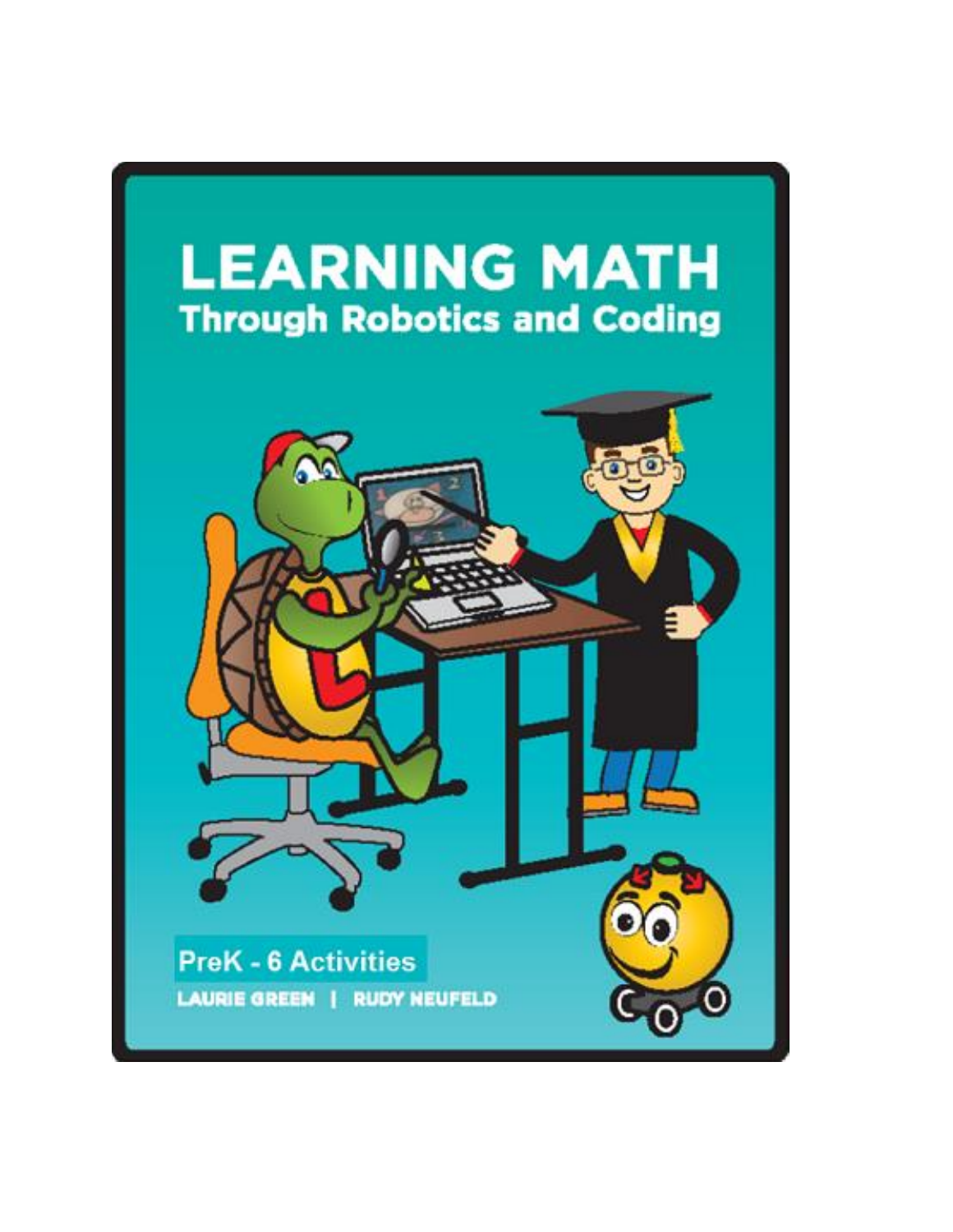# **Learning Math Through Robotics and Coding**

# **PREFACE**

# **The Role of Manipulatives**

Manipulatives help to move the learner along the pathway from concrete to abstract. Their use assists the learner to visualize mathematical symbols, operations and ultimately concepts. They are critical in the understanding and the learning of mathematics.



# **The Role of Robots**

Robots engage the minds of students in rich, exploratory, open-ended enquiries, thereby creating, "Communities of Innovation", as students work together and share their explorations and findings.

The robot facilitates a learning environment in which:

- There is a clear correspondence between the concrete (action) and the symbolic (code).
- The student develops problem solving and critical thinking skills.
- Learning is student-centered and personal. Students learn by teaching robots.
- Process takes precedence over product.
- A mistake is a step to new learning. A mistake is an opportunity to learn.
- Students are encouraged to investigate and to discover.
- Students engage in oral and written communications.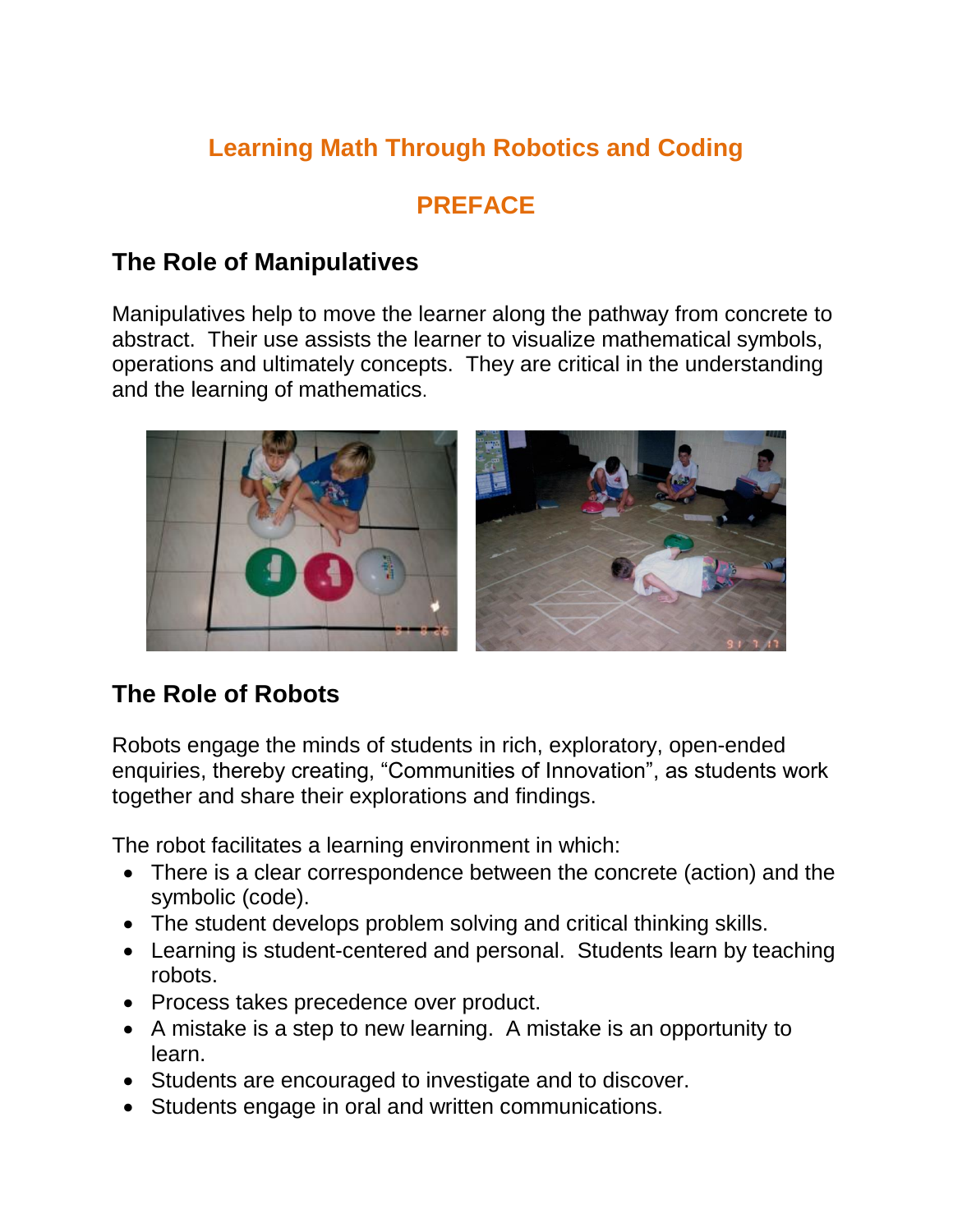The robot promotes the development of number sense defined as the intuition of and understanding of numbers and their relationships. The robot also promotes the recognition of patterns, extension of patterns, and creation of patterns. These patterning skills are a requisite life skill.



#### **The Role of The Teacher**

Teachers make learning possible for all students. They are not lecturers and tellers nor are they the "Font of all Knowledge". They are far more skilled and important. They establish an environment of trust for risk-taking by students; they create rich pathways for students to follow and explore in their individual search for understanding, thus knowledge. They are guides and essential support for students as the individual students construct knowledge and make it useable. Using coding, robots and robotics, they can develop one of the most effective learning paths - the path to self correction.

Coding and the use of robots and robotics can be a vital pathway teachers can employ for students to explore and develop invaluable skills for full exploration of Mathematics throughout their schooling.

This Resource is designed as an integrated curriculum unit of activities for students in grades JK to 6. We will begin with activities for the "person robot". This will be followed by activities to be used with a mechanical robot, a Blue-Bot. Finally we will present activities for the robot in the shape of a turtle on the computer screen.

Most of the activities suggested in this resource, "Learning Math Through Robotics and Coding" make use of the "person robot" and a robot in the shape of a turtle on the computer screen and could be done without the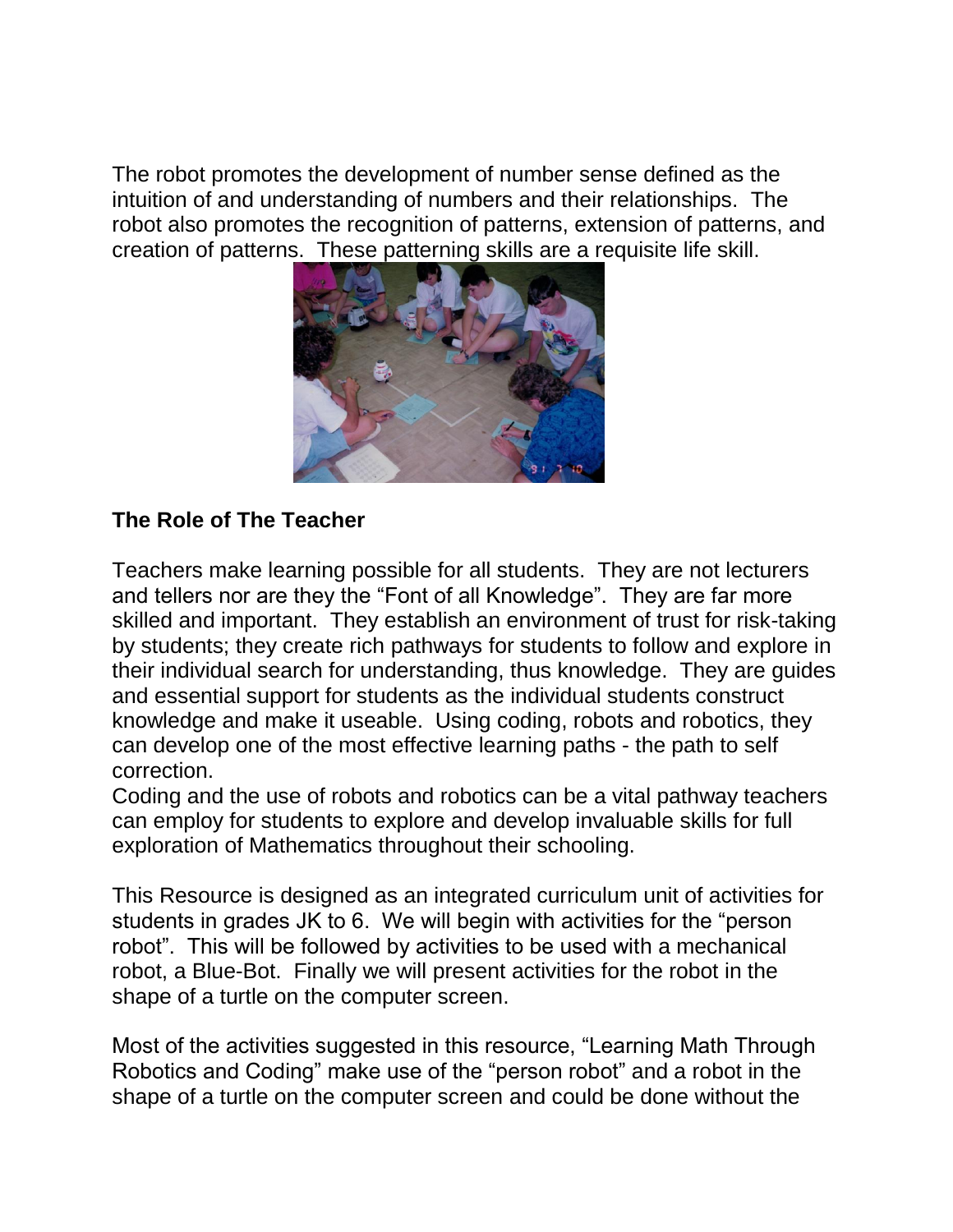use of a mechanical robot, however we strongly suggest the purchase of at least one mechanical robot, a Blue-Bot\* for each class or family. Quality time spent on the floor and paper turn exercises will make later work on the computer screen easier to understand.

**\*\***Order the Blue-Bot Robot at*:* **[Blue-Bot Robot](https://www.terrapinlogo.com/bluebot.html) @ \$119.95 US\$** Use coupon code **(NLSRobot).**  Everyone will receive a 10% discount and free shipping.

**\*\***In Chapter 3, you will be introduced to a **free version of Terrapin LOGO**, a set of codes that will direct a robot on the computer screen. This version is fully functional with the exception of saving data, printing, or controlling robots which are not on the computer screen.

One may purchase a full license of Terrapin Logo at: **[Logo License](https://www.terrapinlogo.com/products/logo/logo/logo.html)**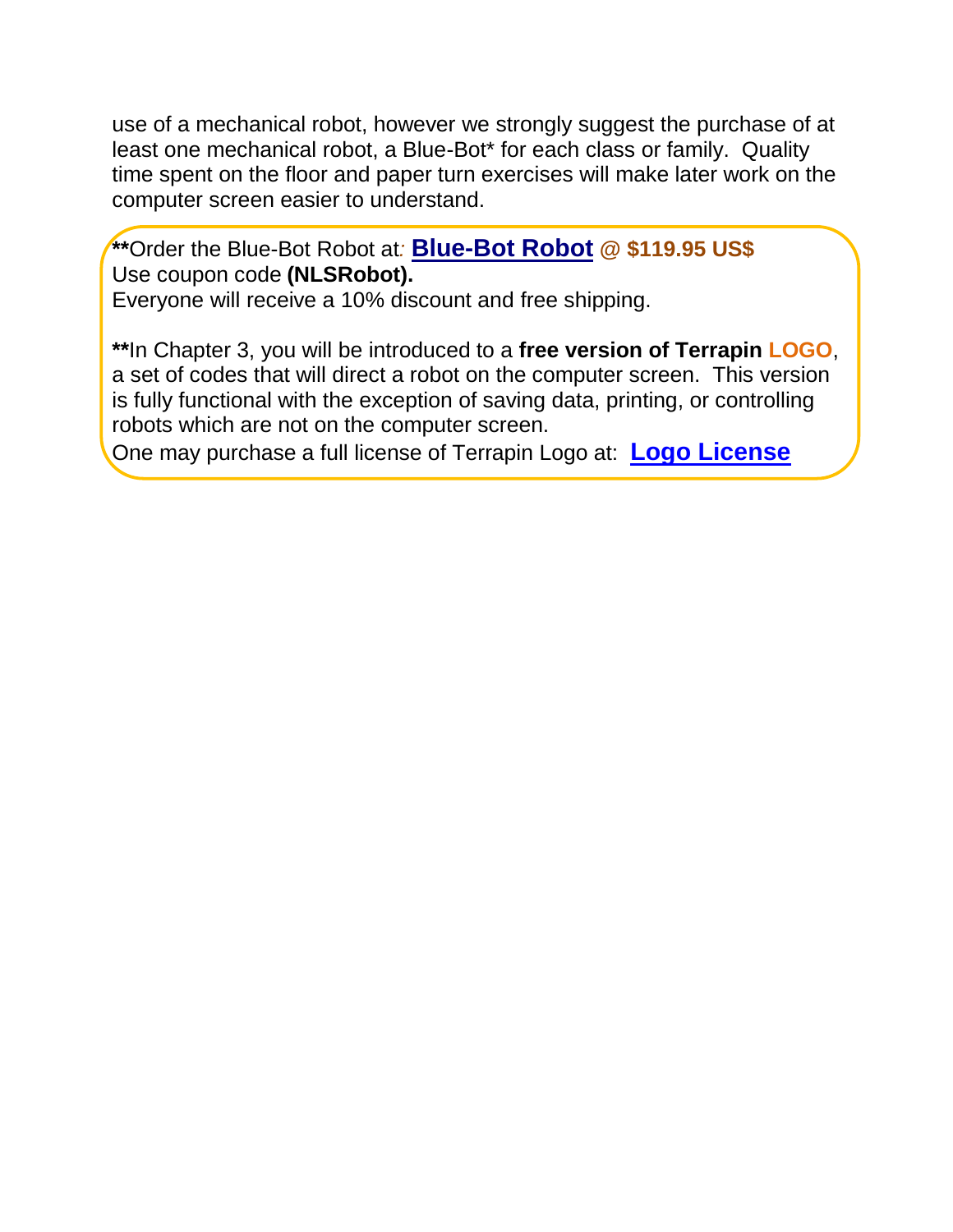

**Learning Math Through Robotics and Coding** 

# **Table of Contents**

**Preface** – Role of Manipulatives Role of Robots Role of The Teacher

# **Table of Contents**

# **1. The Person Robot**

Activity #1 Activity #2 Activity #3 The Robot Turn on the Ground … Code#1 Exercise 1 for Turn Code #1 Exercise 2 for Turn Code #1 Exercise 3 for Turn Code #1 Exercise 4 for Turn Code #1 The Robot Turn Code #2 … Degrees Exercise 1 for Turn Code #2 Exercise 2 for Turn Code #2 Exercise 3 for Turn Code #2 Exercise 4 for Turn Code #2 Programming Activities - #1, #2, #3, #4, #5 The Robot … A Helper in Mathematics Parallel Lines Trips Around Closed Shapes Challenges and Discoveries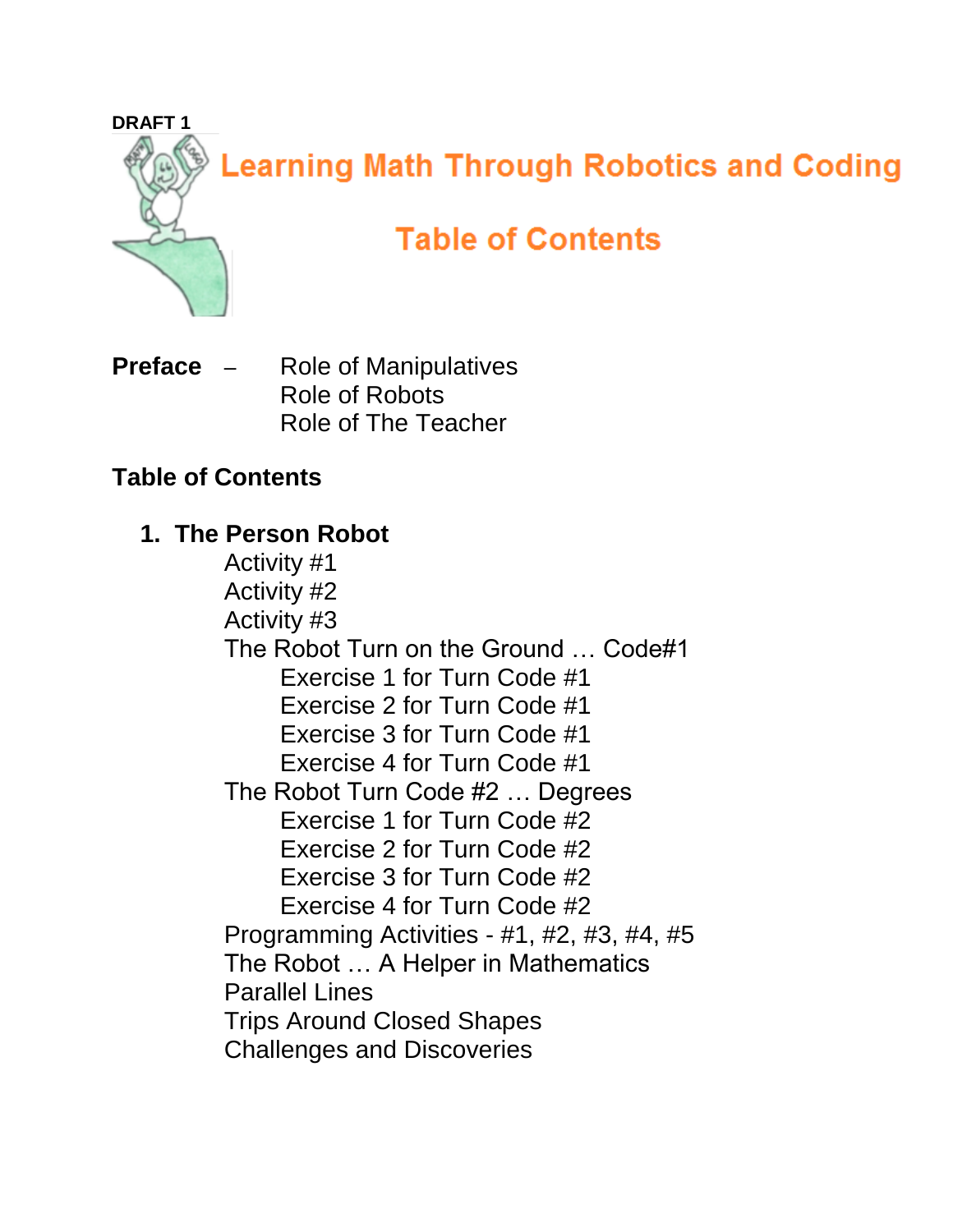#### **2. Blue-Bot - A Mechanical Robot …** to be completed

The Robot Plan Sheet Think – Predict the Shape – Code Creating Shapes by Coding **Estimation** The Blue-Bot Adds and Subtracts Commanding a More Accurate Blue-Bot with Bluetooth

#### **3. Code a Robot with LOGO**

An Investigation of Logo Commands Repeat .. Repeat .. Repeat .. then .. Wait .. then Color The Turtle Does Arithmetic The Turtle Understands Negative Addresses in Logoland Understanding The Turn Maze #1 Maze #2

# **4. More Coding In LOGO**

Working Towards a Square Squares … Again and Again #1 Squares … Again and Again #2 Squares … Again and Again #3 Working Towards an Equilateral Triangle Triangle … Again and Again #1 Triangle … Again and Again #2 Triangle … Again and Again #3 The Rectangle … Stretch the Square Rectangles … Again and Again #1 Rectangles … Again and Again #2 Parallel Lines C and Z Patterns Revisited Parallel Line Exercises The Parallelogram Parallelogram Exercises